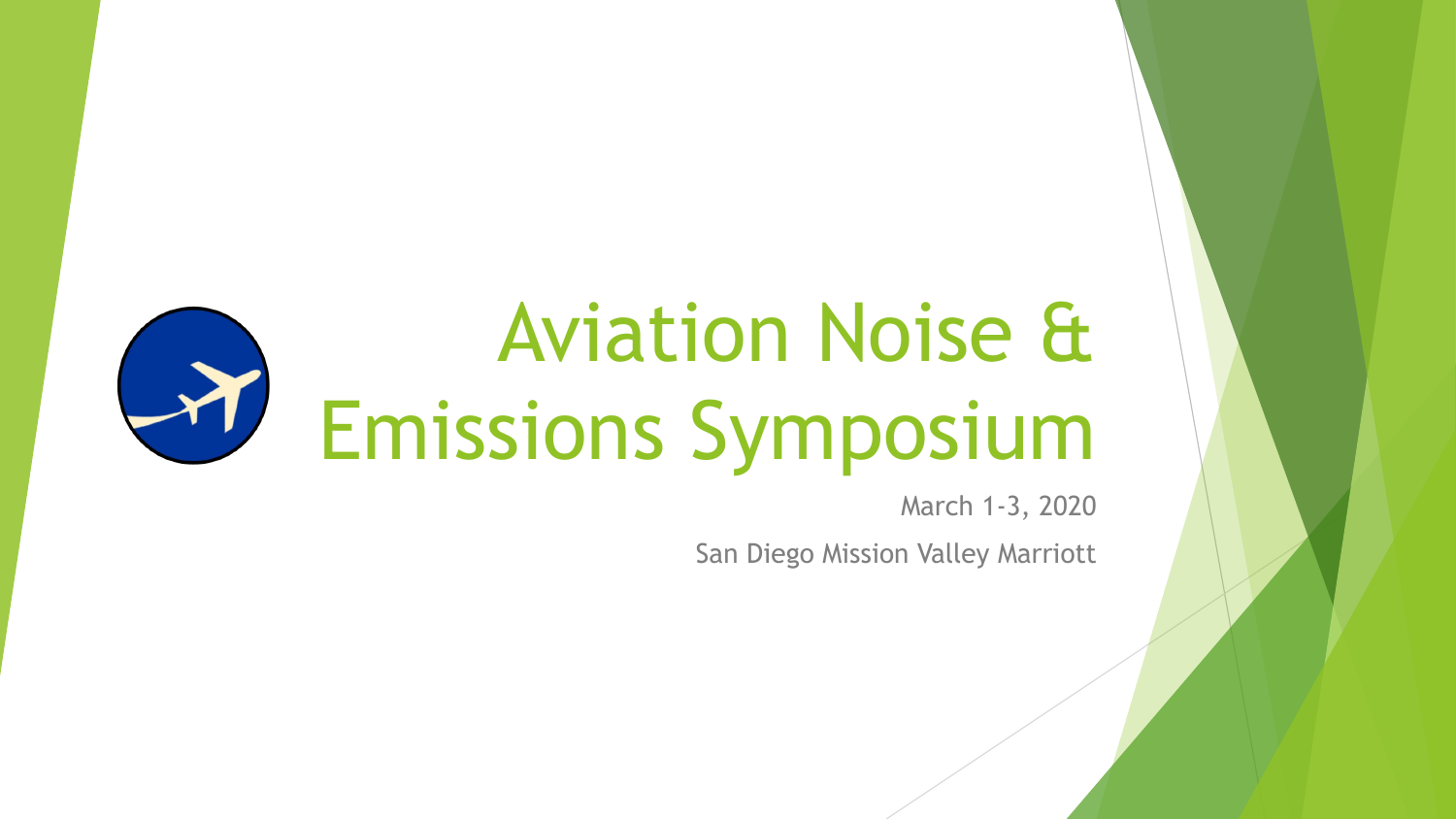#### What is the Symposium About?

- Defining the challenges and discussing real-world solutions
- Examining stakeholder engagement and communications
- Reviewing and analyzing
	- **Aircraft & Airport Noise Management Practices**
	- Aircraft & Airport Emissions Management Practices
- Study climate change issues in aviation
- Explore new technology and aircrafts in aviation

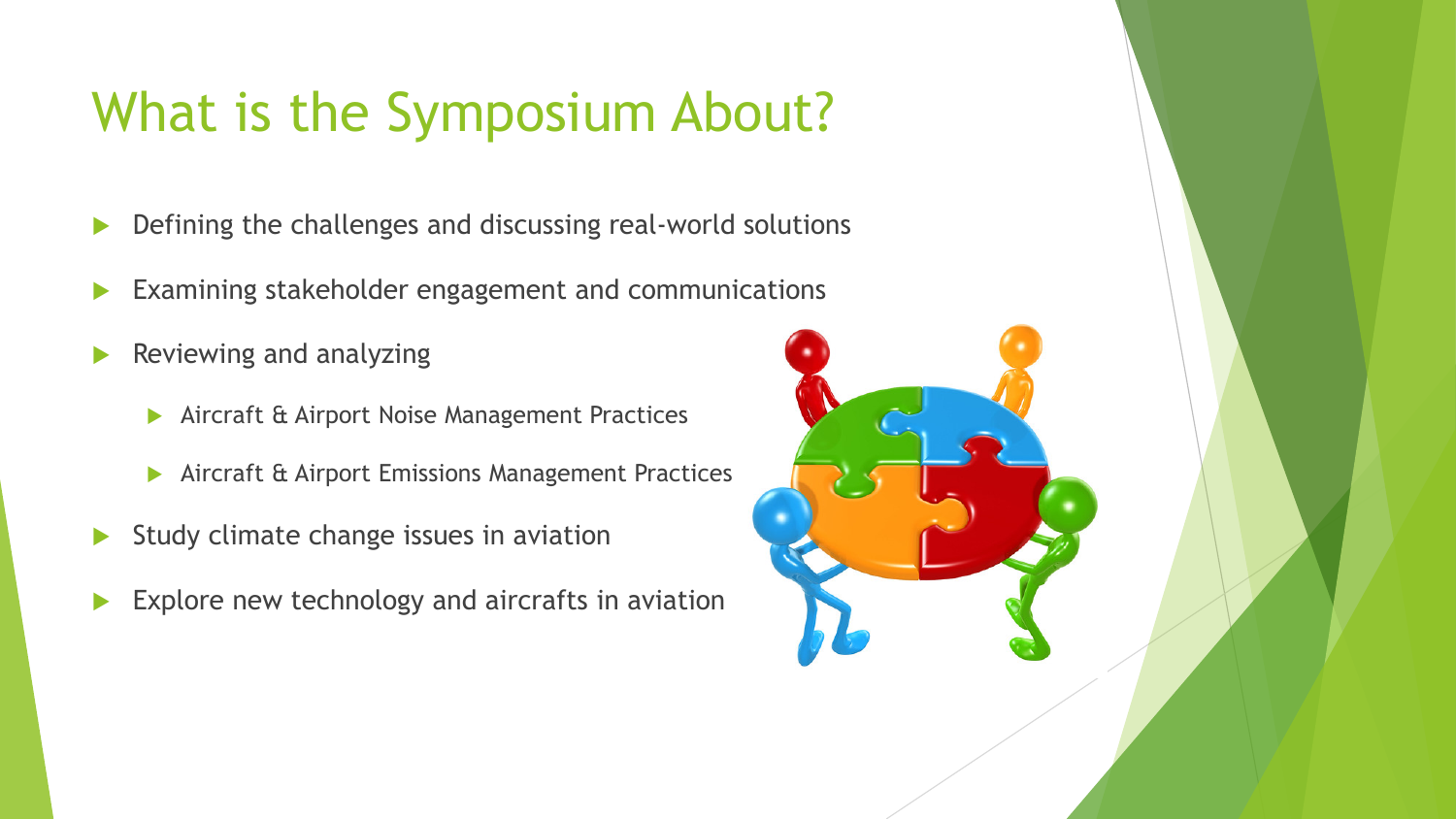## Symposium Program Topics

- **Developing Elements of Success in Aviation Noise & Emissions Mitigation**
- **Successful Practices Airport Employees can use to Improve Community Engagement**
- **Aviation Noise & Emissions Related Legislative Status and Updates**
- **Assessing Health Effects of Aviation Noise & Emissions**
- **Non-Acoustic Factors in Aircraft Noise Impacts**
- **ATC Noise & Emissions Management in Practice**
- **Aircraft Operator Strategies for Reducing Noise & Emissions Impacts**
- **General Aviation Noise Initiatives**
- **Climate Change and Aviation**
- **Emerging Airspace Entrants**
- **Aviation Emission Reduction Efforts**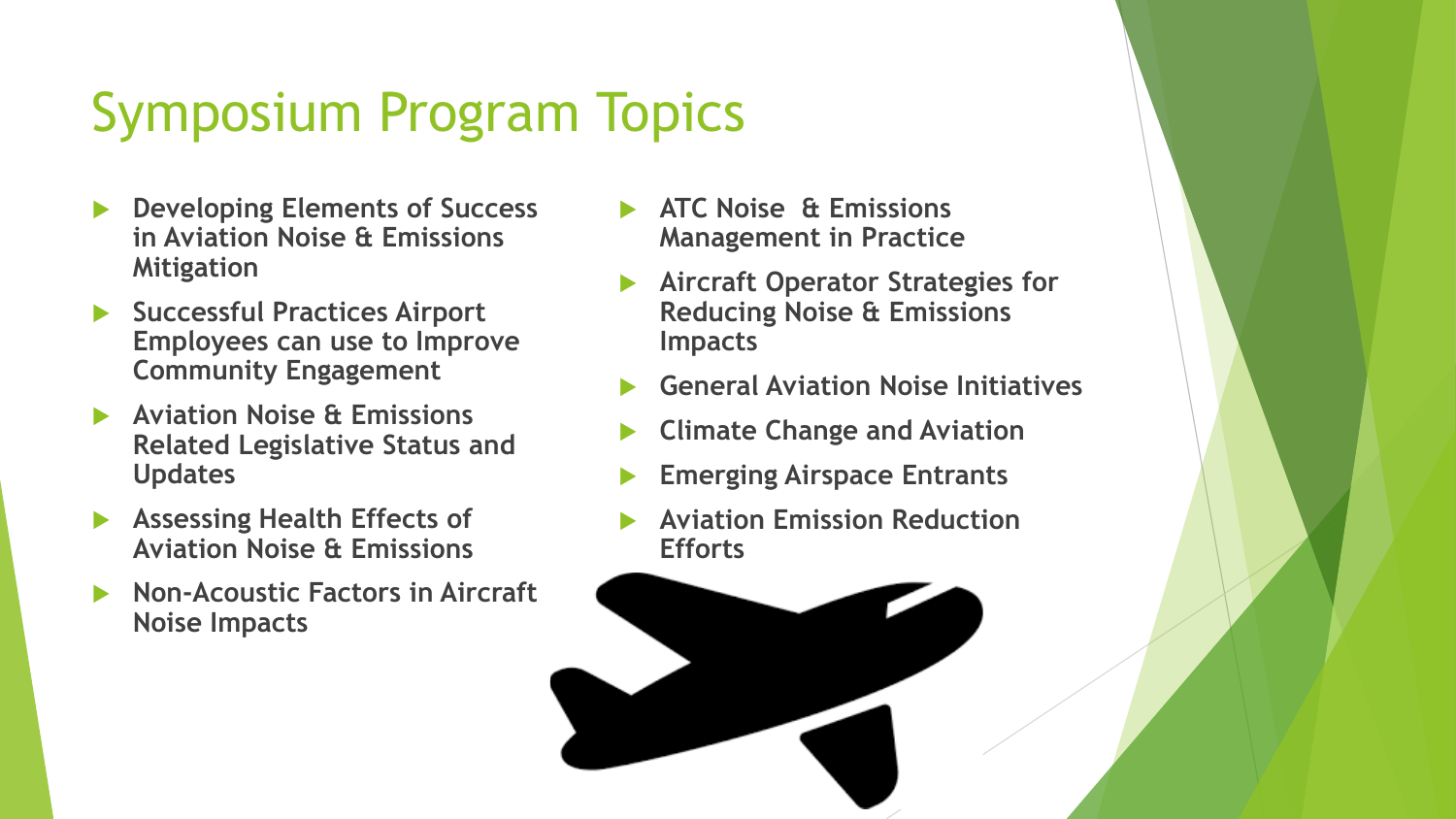## Planning Committee

- *Steve Alverson, Environmental Science Associates*
- *Gabe Andino, Teterboro Airport*
- *Veronica Bradley, Airlines for America*
- *Dave Carbone, LGN Aviation Policy Group & NOISE*
- *Justin Cook, HMMH*
- *Alex Gertsen, National Business Aviation Association*
- *Robbie Gross, KB Environmental Sciences Inc*
- *Anne Hollander, Montgomery County Quiet Skies*
- *Ian Jopson, NATS*
- *Anne Kohut, Airport Noise Report/Airport Emissions Report*
- *Jennifer Landesman, Sky Posse Palo Alto*
- *Jennifer Lewis, Metropolitan Airports Commission*
- *Xiaobo Liu, Port Authority of New York and New Jersey*
- *Mike McKee, Denver International Airport*
- *John Pehrson, CDM Smith*
- *Jorge Rodriguez Cifuentes, MITRE*
- *Jason Schwartz, Aviation Compatibility Consulting*
- *Sam Tan, DFW International Airport*

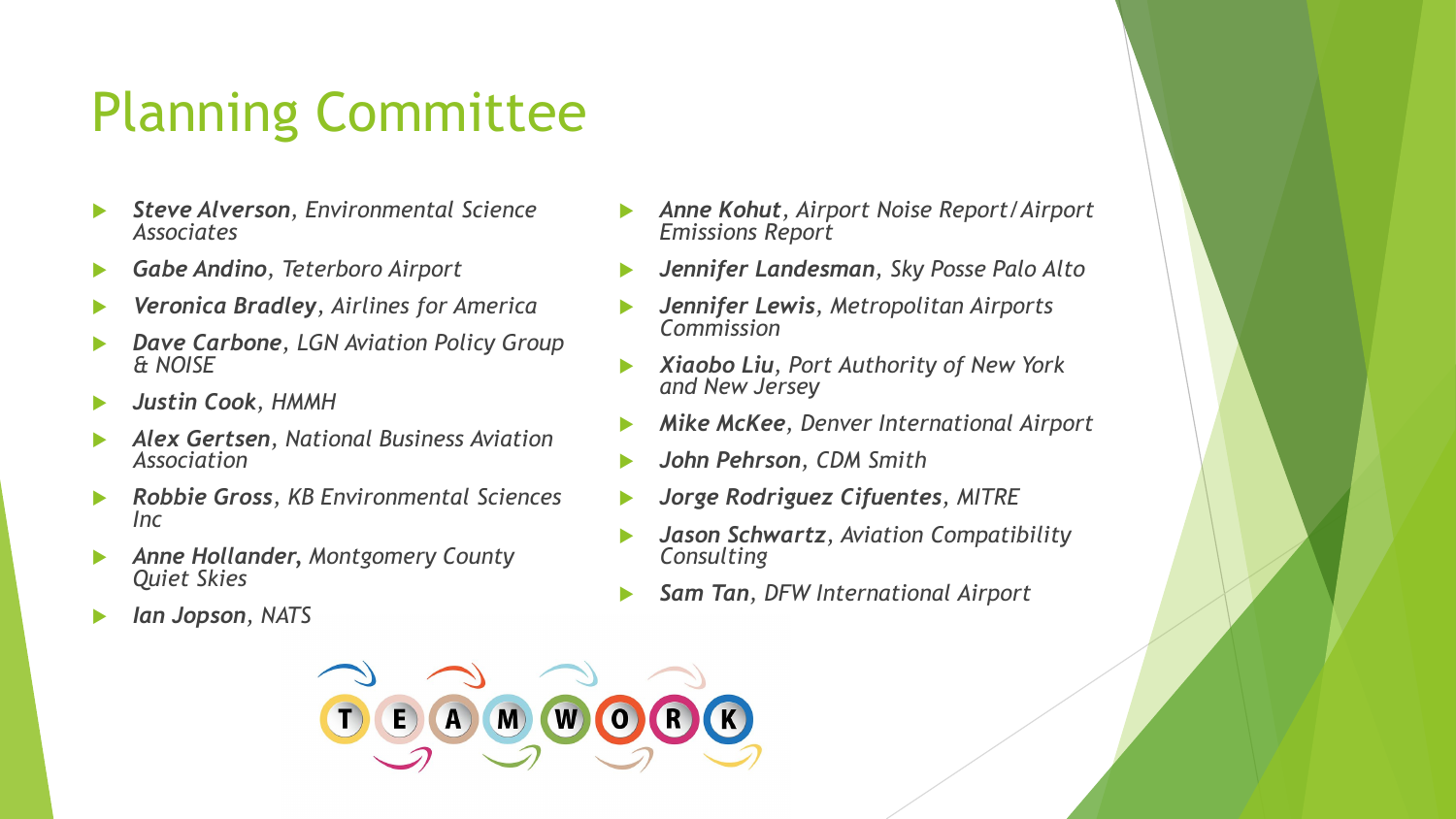### Symposium Program Format



Planning Committee choses topics in August-September

- Planning Committee takes speaker suggestions and recruits session speakers October-December
- Symposium Schedule
	- Sunday Afternoon: Trainings
	- Sunday Evening: Specialty Group Meetings (Community Group / ANO Group)
	- Monday Daytime: Symposium Sessions with Q&A
	- Monday Evening: Symposium Awards Reception
	- Tuesday Daytime: Symposium Sessions with Q&A
	- Tuesday Evening: Happy Hour in San Diego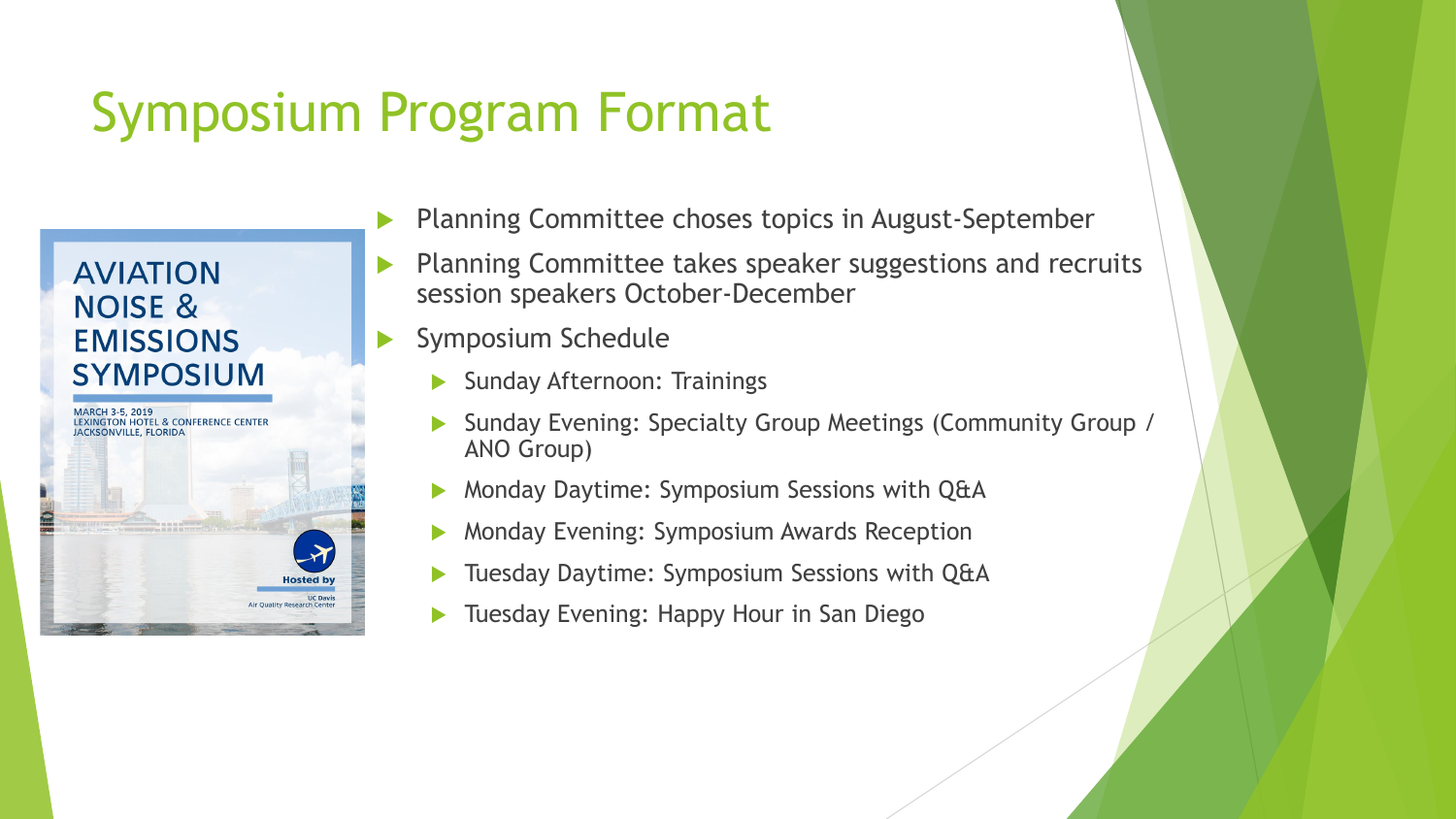#### It's all about the details!

- **Location: San Diego Mission Valley Marriott**
- Date: March 1-3, 2020
- Website: anesymposium.aqrc.ucdavis.edu
- Registration: Open in December @ \$280 early bird